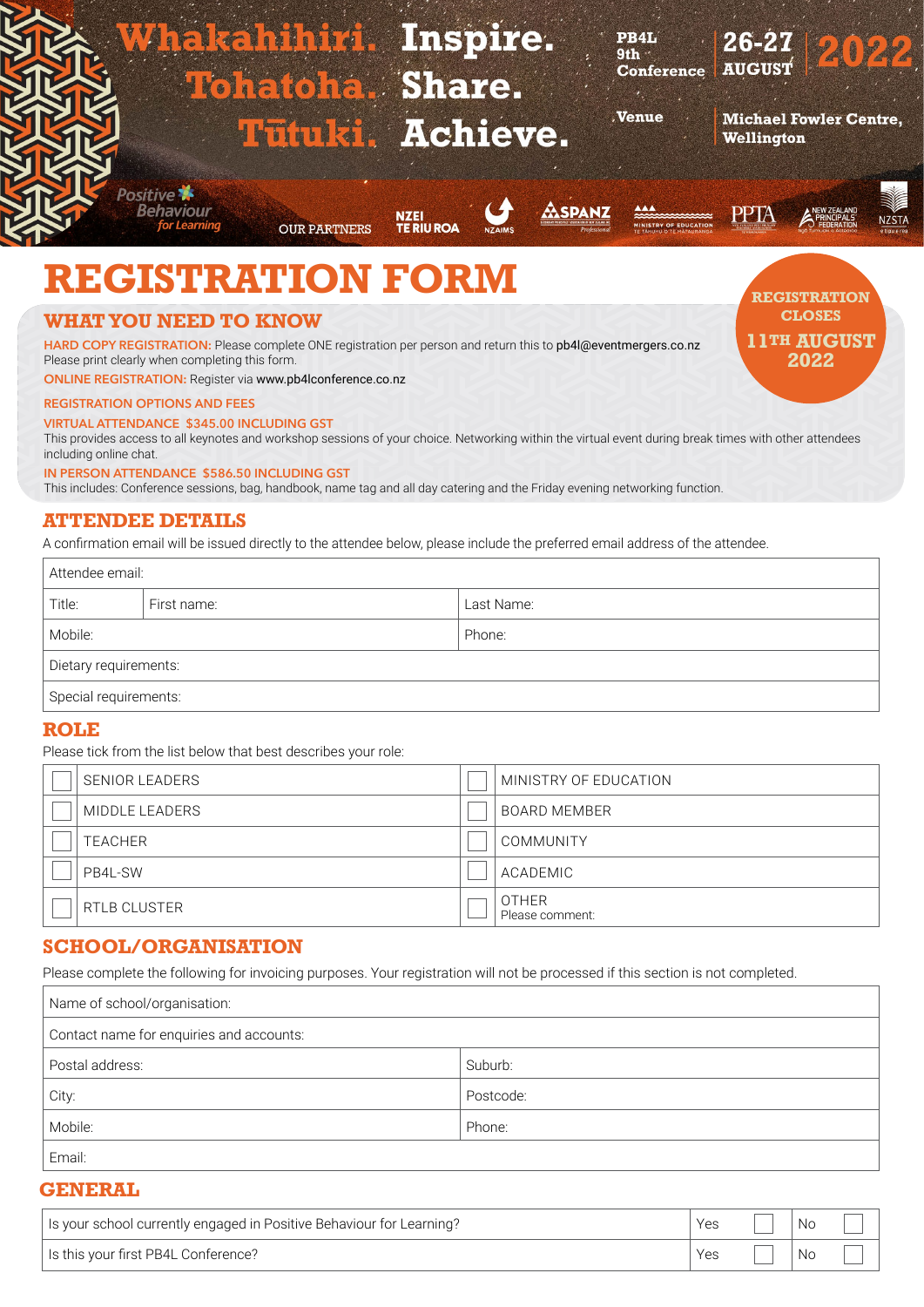# **WORKSHOPS: FRIDAY 26 AUGUST 2022**

Refer to the conference brochure for detailed information about the workshops at www.pb4lconference.co.nz Workshop selections are limited and will be confirmed on a first in, first served basis. Select your options below: Note some workshops are repeated for your convenience

| <b>CONCURRENT SESSION ONE: FRIDAY 26 AUGUST 2022</b>   | 11.00AM-12:15PM                                                                                                                                                                                        |
|--------------------------------------------------------|--------------------------------------------------------------------------------------------------------------------------------------------------------------------------------------------------------|
| <b>RESTORATIVE PRACTICE</b>                            | A Pacific Lens on working relationally and restoratively<br>(University of Waikato)                                                                                                                    |
| <b>BULLYING PREVENTION</b>                             | Whiria te tāngata - Bully Free Mt Hutt College initiative<br>(Presenters: Linda Paterson & Jenna Chenery, Mt Hutt College)                                                                             |
| <b>CHECK &amp; CONNECT: TE HONONGA</b>                 | Enacting Check & Connect: Te Hononga during the disruptions caused by Omicron<br>(Presenters: Penny Cox, Roger Phillipson & a Check & Connect Mentor)                                                  |
| <b>TE MANA TIKITIKI</b>                                | An Iwi perspective of a Kaupapa Māori Intervention to support Akonga Māori to achieve<br>(Presenters: Ngāti Whātua ki Orākei Iwi representatives & MOE staff)                                          |
| <b>SCHOOL-WIDE TIER 1</b>                              | Aspects of a localised behaviour curriculum<br>(Presenter: Simon Adkins, Wairakei School)                                                                                                              |
| <b>INCREDIBLE YEARS</b>                                | <b>Inspiring Positive Relationships</b><br>(Presenter: Rae Blewman, Ministry of Education)                                                                                                             |
| <b>CONCURRENT SESSION TWO: FRIDAY 26 AUGUST 2022</b>   | $1.15PM - 2:30PM$                                                                                                                                                                                      |
| <b>CULTURALLY SUSTAINABLE PRACTICE</b>                 | Hei Kura mo Apanui, Takore Tokatu Stand Steadfast, Stand Strong - Building<br>Resilience - Looking back to our past, to move into the future<br>(Te Kura o Te Whānau-a-Apanui)                         |
| <b>DATA SYSTEMS: WELLBEING@SCHOOL</b>                  | School-wide Survey Tools and how they work<br>(Presenter: Cathie Johnson)                                                                                                                              |
| <b>INCREDIBLE YEARS</b>                                | Incredible Journeys with Incredible Changes for Incredible Outcomes: Using a<br>kaupapa Māori Lens to deliver Nga Tau Miharo to Tangata Whenua of Aotearoa<br>(Presenters: Lisa Herewini & Mandy Hita) |
| <b>HUAKINA MAI</b>                                     | Authentic connections with Mana whenua and Whanau<br>(Brockville Primary)                                                                                                                              |
| <b>SCHOOL-WIDE TIER 2</b>                              | Putting Tier 2 to Work in a Primary School<br>(Presenters: Max Gold PB4L-SWP & Anna Smyth, Pembroke School)                                                                                            |
| <b>WELL-BEING</b>                                      | Wellbeing@Rolleston College: Ready to Learn, Ready to Achieve, Ready to<br>Flourish - a Whole School Approach<br>(Rolleston College)                                                                   |
| <b>CONCURRENT SESSION THREE: FRIDAY 26 AUGUST 2022</b> | 2.45PM-4:00PM                                                                                                                                                                                          |
| <b>RELATIONSHIPS &amp; SEXUALITY EDUCATION</b>         | Strengthening relationships and sexuality education in years 1 to 10<br>(Presenters: Rachael Dixon & Kathryn Wells)                                                                                    |
| <b>LEADERSHIP IN PB4L</b>                              | PB4L Leadership Panel Q & A session - Primary / Intermediate<br>(Panel: To be advised)                                                                                                                 |
| <b>DATA SYSTEMS: SENSEMAKER</b>                        | Many voices from across school communities: How collecting real stories of<br>everyday experiences empowers commitment to action<br>(Presenters: Mark Anderson, Gill Slaughter & Christina Curley)     |
| <b>CULTURALLY SUSTAINABLE PRACTICE</b>                 | Hei Kura mo Apanui, Takore Tokatu Stand Steadfast, Stand Strong - Building<br>Resilience - Looking back to our past, to move into the future<br>(Te Kura o Te Whānau-a-Apanui)                         |
| <b>CHECK &amp; CONNECT: TE HONONGA</b>                 | Enacting Check & Connect: Te Hononga during the disruptions caused by Omicron<br>(Presenters: Penny Cox, Roger Phillipson & a Check & Connect Mentor)                                                  |
| <b>RESTORATIVE PRACTICE</b>                            | PB4L Restorative Practice and neuro-diverse students<br>(University of Waikato)                                                                                                                        |
|                                                        |                                                                                                                                                                                                        |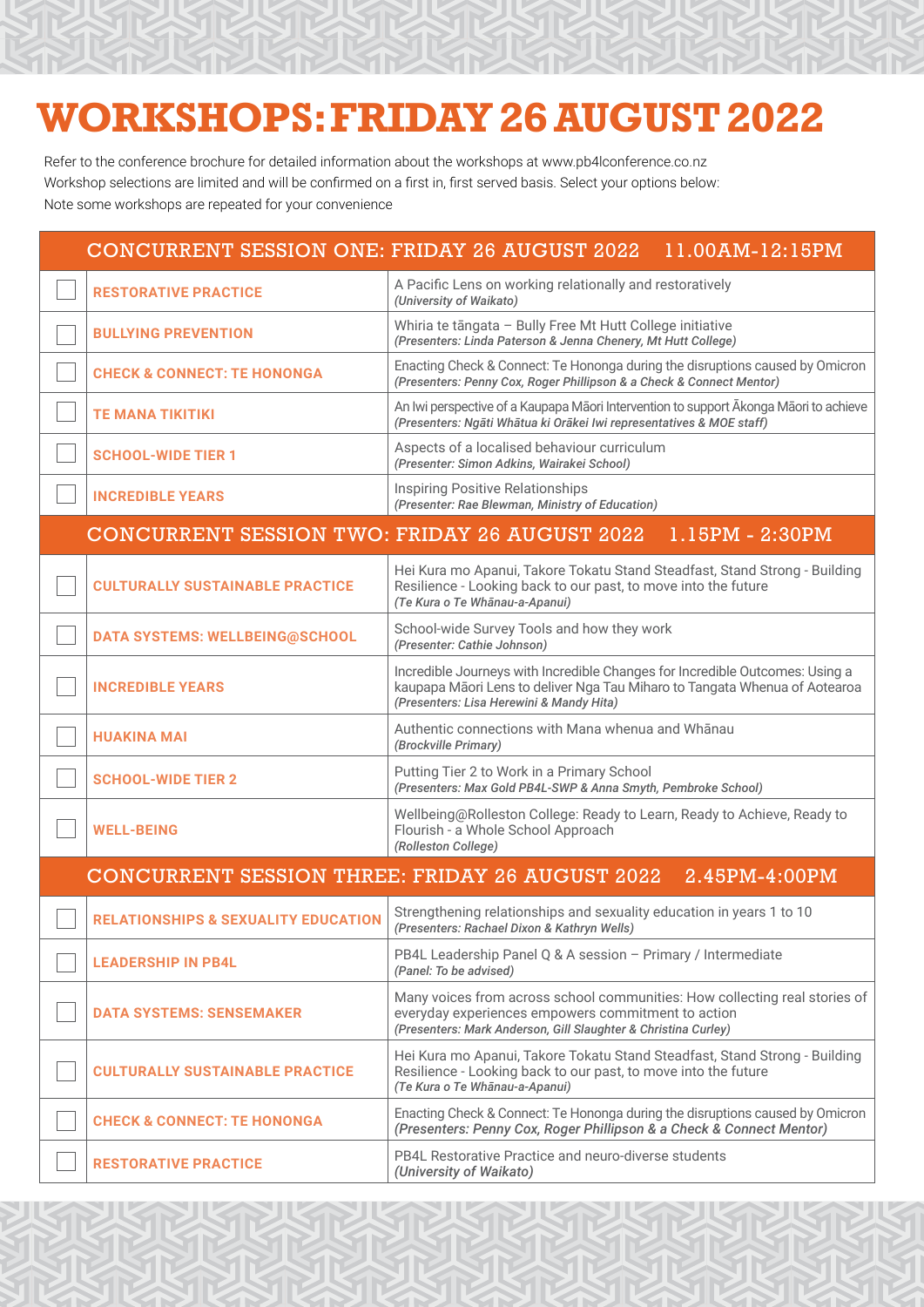# **WORKSHOPS: SATURDAY 27 AUG 2022**

Refer to the conference brochure for detailed information about the workshops at www.pb4lconference.co.nz Workshop selections are limited and will be confirmed on a first in, first served basis. Select your options below: Note some workshops are repeated for your convenience.

|                                       | CONCURRENT SESSION FOUR: SATURDAY 27 AUGUST 2022 10.40AM-11:55AM                                                                                                                                                     |  |
|---------------------------------------|----------------------------------------------------------------------------------------------------------------------------------------------------------------------------------------------------------------------|--|
| <b>CULTURALLY RESPONSIVE PRACTICE</b> | Strategies for making PB4L systems more culturally responsive<br>(Presenter: Kent McIntosh - USA)                                                                                                                    |  |
| <b>MENTAL HEALTH EDUCATION</b>        | Teaching resources to support mental health education from year 1 to 13<br>(Presenters: Rachael Dixon & Kathryn Wells)                                                                                               |  |
| <b>RESTORATIVE PRACTICE</b>           | Restorative Practice as an inclusive and relational way of growing learning<br>relationships<br>(University of Waikato)                                                                                              |  |
| <b>INCREDIBLE YEARS</b>               | Incredible Journeys with Incredible Changes for Incredible Outcomes<br>(Presenter: Diana Linforth-Howden)                                                                                                            |  |
| <b>SCHOOL-WIDE TIER 1</b>             | Aspects of a localised behaviour curriculum<br>(Wairakei Primary)                                                                                                                                                    |  |
| <b>WELL-BEING</b>                     | Wellbeing@Rolleston College: Ready to Learn, Ready to Achieve, Ready to<br>Flourish - a Whole School Approach<br>(Rolleston College)                                                                                 |  |
|                                       | <b>CONCURRENT SESSION FIVE: SATURDAY 27 AUGUST 2022</b><br>12.35PM-1:50PM                                                                                                                                            |  |
| <b>TRAUMA INFORMED PRACTICE</b>       | Drilling down into high-end trauma<br>(Presenter: Kathryn Berkett)<br>(Best suited for attendees who have attended workshops by Kathryn Berkett or Nathan<br>Mikaere-Wallace prior to this workshop)                 |  |
| <b>CULTURALLY RESPONSIVE PRACTICE</b> | The healing power of Papatūānuku<br>(Ōtaki College)                                                                                                                                                                  |  |
| <b>DATA SYSTEMS: SENSEMAKER</b>       | Conversations across the wider sector: How collecting real stories of everyday<br>experiences enhances PB4L-SW practices<br>(Presenters: Mark Anderson, Gill Slaughter & Christina Curley)                           |  |
| <b>HUAKINA MAI</b>                    | Authentic connections with Mana whenua and Whanau<br>(Brockville Primary)                                                                                                                                            |  |
| <b>SCHOOL-WIDE TIER 2</b>             | Refreshing, Rebuilding and Resetting PB4L-SW in a large Secondary school setting<br>(Presenters: Jane Finnimore, Ngawai Hooker & Emma Talbot, Tauranga Girls)                                                        |  |
| <b>CULTURALLY RESPONSIVE PRACTICE</b> | Kororipo: Incorporating PB4L-SW, the Aotearoa New Zealand Histories<br>Curriculum, and culturally responsive practices<br>(Presenters: Alison Ayr, Vicki Bell, Kemble Doddrell & Sarah Hallgarth, Riverview Primary) |  |
|                                       | CONCURRENT SESSION SIX: SATURDAY 27 AUGUST 2022 2.00PM-3:15PM                                                                                                                                                        |  |
| <b>TRAUMA INFORMED PRACTICE</b>       | Re-engaging our anxious students<br>(Presenter: Kathryn Berkett)                                                                                                                                                     |  |
| <b>RESTORATIVE PRACTICE</b>           | Using a Te Ao Māori Approach<br>(University of Waikato)                                                                                                                                                              |  |
| <b>DATA SYSTEMS: WELLBEING@SCHOOL</b> | School-wide Survey Tools and how they work<br>(Presenter: Cathie Johnson)                                                                                                                                            |  |
| <b>TE MANA TIKITIKI</b>               | An Iwi perspective of a Kaupapa Māori Intervention to support Akonga Māori to achieve<br>(Presenters: Ngāti Whātua ki Orākei Iwi representatives & MOE staff)                                                        |  |
| <b>LEADERSHIP IN PB4L</b>             | PB4L Leadership Panel Q & A session - Secondary<br>(Panel: To be advised)                                                                                                                                            |  |
| <b>BULLYING PREVENTION</b>            | Whiria te tāngata - Bully Free Mt Hutt College initiative<br>(Presenters: Linda Paterson & Jenna Chenery, Mt Hutt College)                                                                                           |  |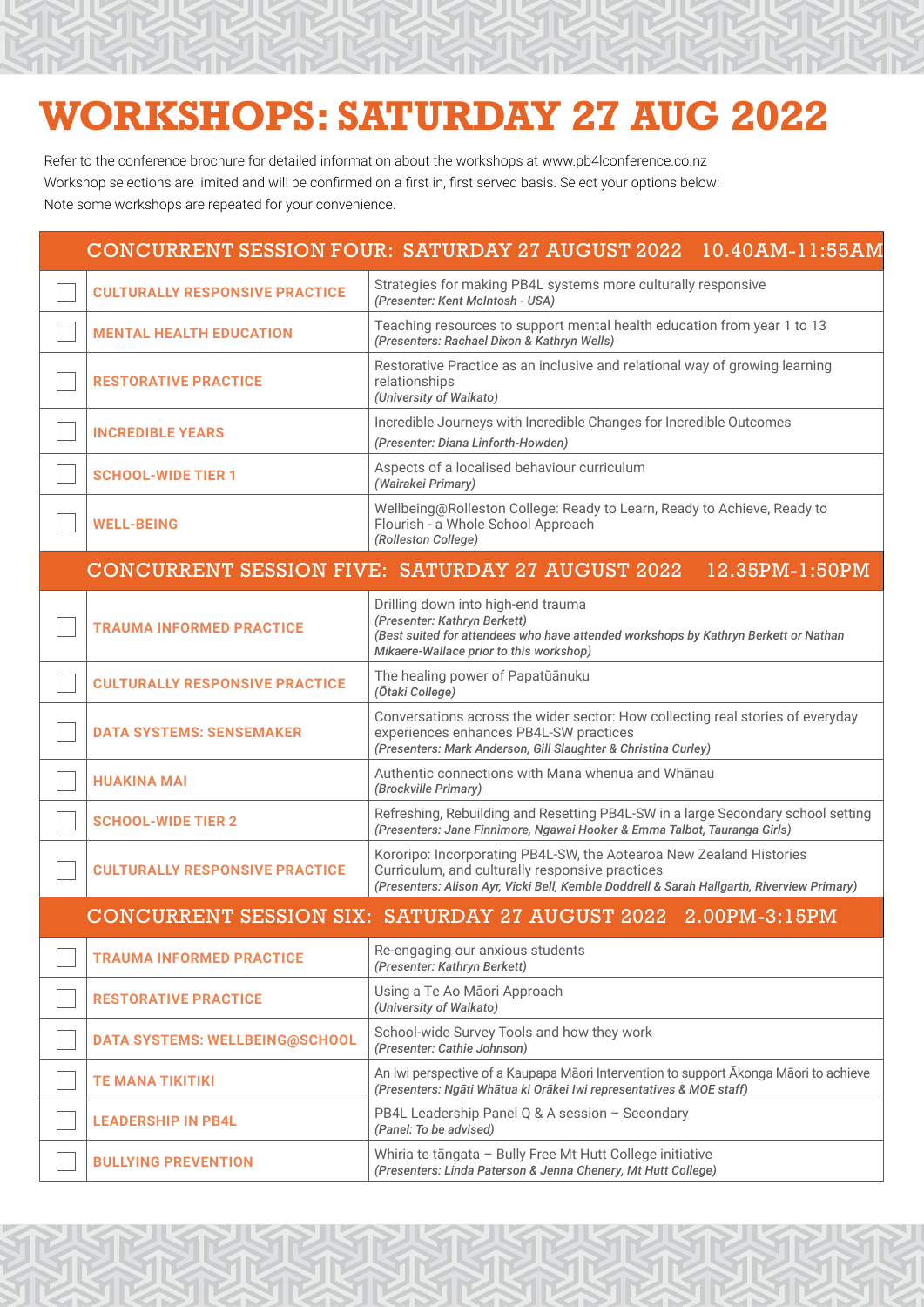# **REGISTRATION SELECTION**

Please tick which option you wish to purchase below.

IN PERSON ATTENDANCE \$586.50 INCLUDING GST

VIRTUAL ATTENDANCE \$345.00 INCLUDING GST

Please read and tick the conditions of your registration.

I confirm I have the authority to purchase this registration on behalf of my school/organisation and that my school/organisation is responsible for payment. I confirm I understand and accept the terms and conditions including the cancellation refund policy. If payment is not received seven days prior to conference, then entry to conference may be declined. Spaces are subject to availability.

CANCELLATION AND REFUND POLICY: All cancellations of registration should be sent in writing to EventMergers prior to 5pm Friday 22nd July 2022. Cancellations received prior to this date will receive a refund less an administration fee of \$150 including GST. Regrettably, cancellations after this date cannot be refunded. A transfer of a registration to another person may be considered on application to our conference managers.

# **REGISTRATION CONFIRMATIONS**

### IN PERSON ATTENDANCE

Upon receipt of an In Person Registration a confirmation email will be issued directly to the attendee confirming their registration details. A tax invoice/receipt will be issued directly to the school/organisation included on the registration form.

### VIRTUAL ATTENDANCE

Access to the event will be emailed to you with instructions on Thursday 4 August 2022. A tax invoice/receipt will be issued directly to the school/organisation included on the registration form.

# **REGISTRATION PAYMENT**

### PAYMENT OPTIONS BELOW

### ONLINE BANKING:

An invoice will be issued to the school/organisation including bank account details for payment

Kiwibank: 38-9007-0551893-09 EventMergers PB4L Conference Trust Account

### CREDIT CARD:

Please tick your choice of card

| <b>MASTERCARD</b>              | VISA    |  |
|--------------------------------|---------|--|
| Name that appears on the card: |         |  |
|                                |         |  |
|                                |         |  |
| Expiry date: (mm/yy)           | CVV/CSV |  |
| Card holder signature:         |         |  |
|                                |         |  |

CREDIT CARD: Please note that EventMergers will appear on your credit card statement and a processing fee of 3.5% of the total invoice amount will apply to credit card payments to cover administration fees.

# **SMALL PRINT**

The conference programme and registration form are correct as at the date of release. However, the PB4L Conference Organising Committee reserves the right to change the conference programme and registration form at any time.

The PB4L Conference Organising Committee and EventMergers shall not be responsible for any costs and/or damages arising from any action based on the information contained in the conference brochure and registration form. During the course of the conference and social functions we may take photographs for use on our website or in other promotional material.

# **CONFERENCE MANAGERS**

### EVENT MANAGER

### Carlene Martin

- E carlene@eventmergers.co.nz
- P 027 295 4309

## ACCOUNTS/ REGISTRATION AND ACCOMMODATION MANAGER

Julie McFetridge

E pb4l@eventmergers.co.nz P 027 472 1805

EventMergers Limited PO Box 500 Silverdale 0944 New Zealand

# eventmergers